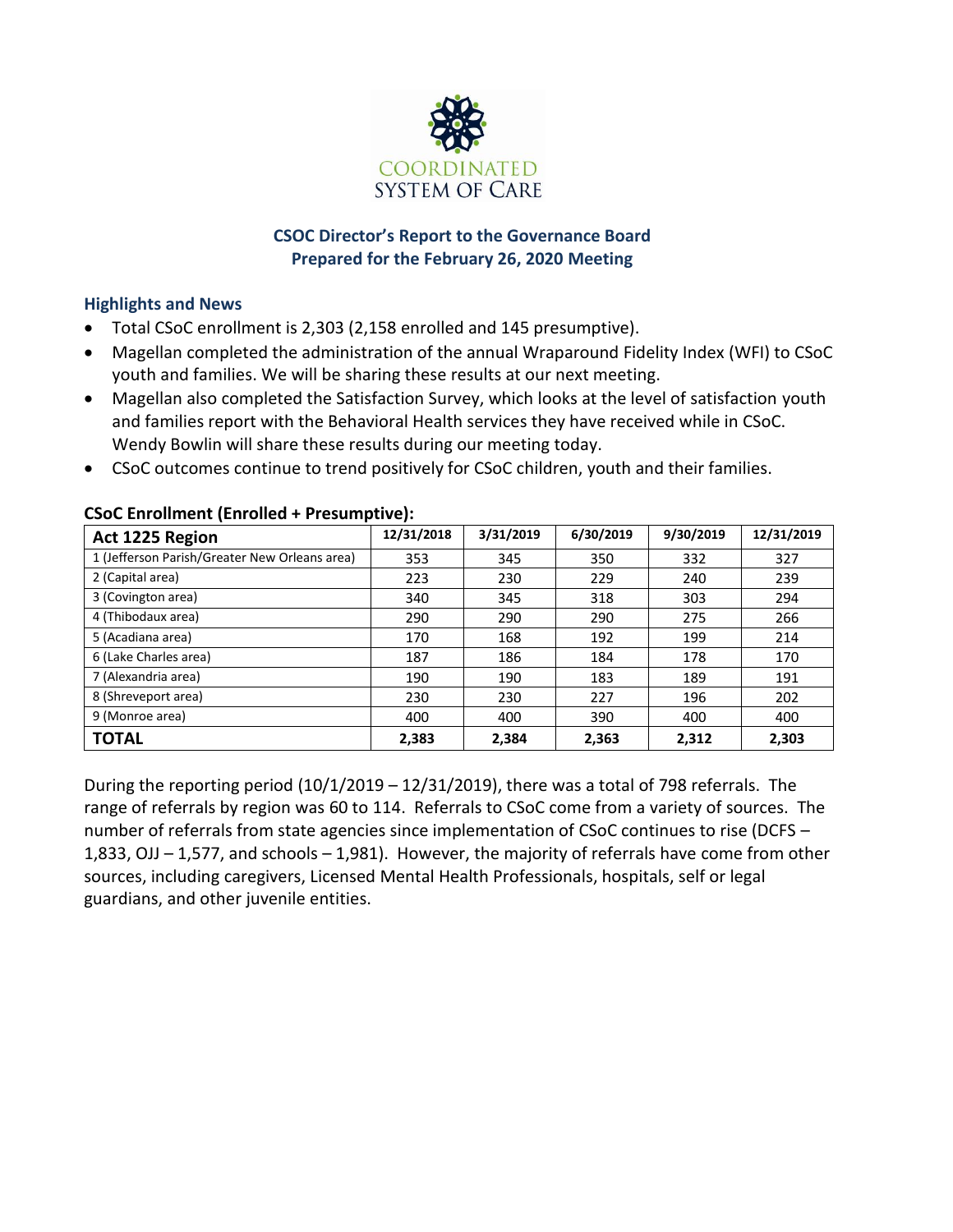# Referrals by Agency/Entity



| <b>Referring Source</b>             | 09/27/2019 | 12/27/2019 | <b>Change</b>    |
|-------------------------------------|------------|------------|------------------|
| Caregiver                           | 4,433      | 4,654      | 221              |
| Licensed Mental Health Professional | 3,559      | 3,728      | 169              |
| Other                               | 2,742      | 2,936      | 194              |
| <b>DCFS</b>                         | 1,784      | 1,833      | 49               |
| DOE/School                          | 1,923      | 1,981      | 58               |
| <b>OJJ</b>                          | 1,529      | 1,577      | 48               |
| <b>Other Juvenile Entities</b>      | 947        | 960        | 13               |
| Hospitals                           | 1,561      | 1,587      | 26               |
| Self or Legal Guardian              | 1,136      | 1,139      | 3                |
| Primary Care Physician (PCP)        | 144        | 155        | 11               |
| OBH                                 | 155        | 161        | $\boldsymbol{6}$ |
| Total                               | 19,913     | 20,711     | 798              |

3 CSoC SGB February 2020

Per request from Board members, the table below reflects referrals by region over the last four quarters. This table will continue to be included in the CSoC Director's Report.

| Act 1225 Region                               | 3/31/2019 | 6/30/2019 | 9/30/2019 | 12/31/2019 |
|-----------------------------------------------|-----------|-----------|-----------|------------|
| 1 (Jefferson Parish/Greater New Orleans area) | 85        | 92        | 71        | 81         |
| 2 (Capital area)                              | 98        | 104       | 128       | 85         |
| 3 (Covington area)                            | 118       | 112       | 92        | 114        |
| 4 (Thibodaux area)                            | 45        | 66        | 70        | 75         |
| 5 (Acadiana area)                             | 89        | 104       | 65        | 111        |
| 6 (Lake Charles area)                         | 55        | 67        | 50        | 60         |
| 7 (Alexandria area)                           | 69        | 82        | 58        | 77         |
| 8 (Shreveport area)                           | 82        | 101       | 64        | 90         |
| 9 (Monroe area)                               | 98        | 89        | 96        | 105        |
| <b>TOTAL</b>                                  | 739       | 817       | 694       | 798        |

The majority of children/youth enrolled in CSoC are male (1,159 or 61%). African-American is the predominant race of these young people, representing 1,096 (58%). The age groups with the highest enrollment are 11-15 years old (949 or 50%).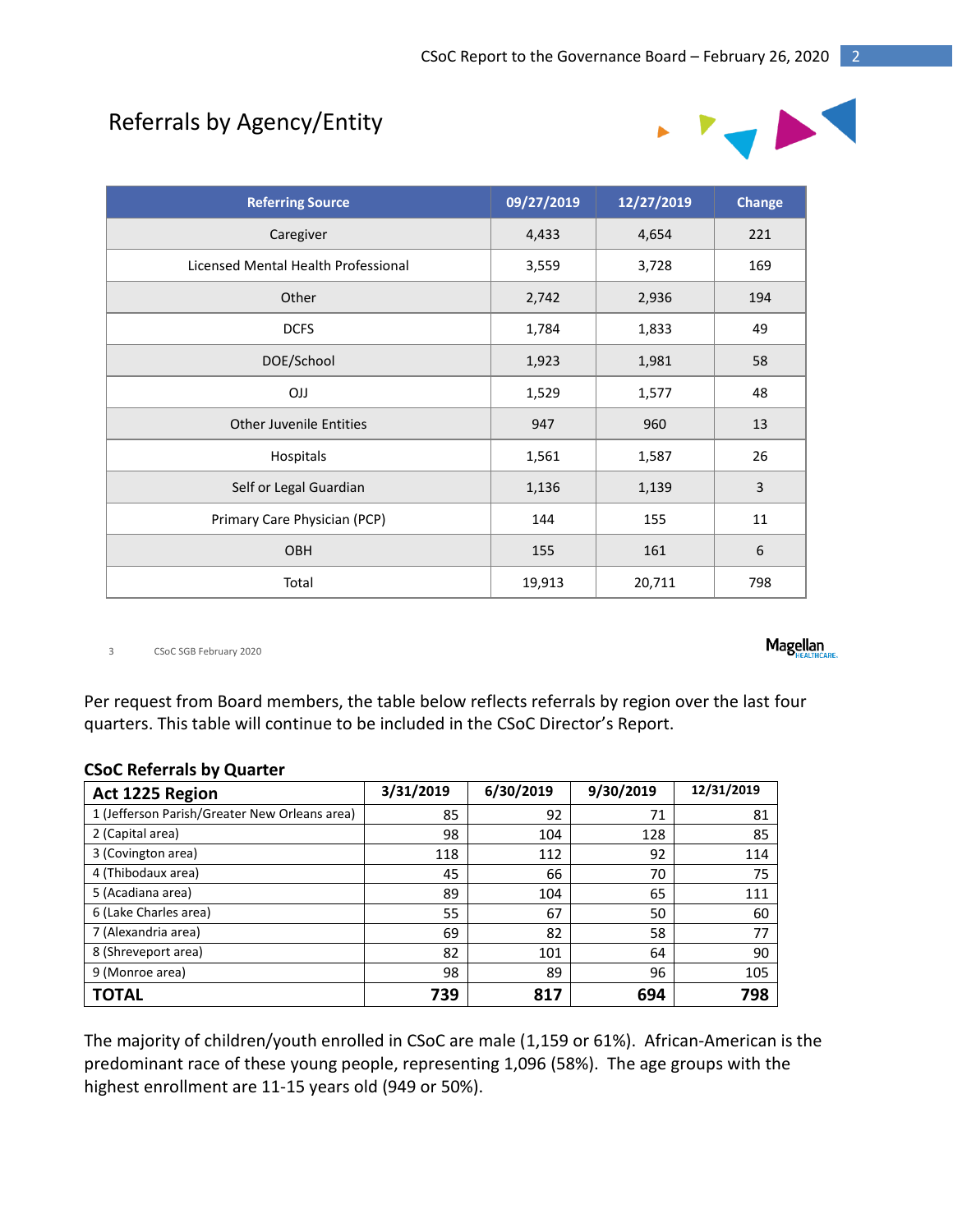## **Wraparound Agency (WAA) Updates:**

In this past quarter, the following Wraparound Agencies have participated in several community and resource events in order to build partnerships with the local and regional community agencies and stakeholders. These efforts serve to expand the understanding of system of care values, promote stronger working relationships and explore additional resources and supports for CSoC youth and families. Below are some examples of agencies and stakeholders they have partnered with and the functions that they have attended.

## **Region 1 New Orleans Area: National Child and Family Services:**

- Presentations to two groups of Jefferson Parish school social workers (10/15 and 10/17)
- AmeriHealth Caritas Care Fest on 10/28
- Youth Opioid Summit
- Jefferson Parish Behavioral Health Taskforce Meeting Members of this task force include Jefferson Parish Schools, JP Sheriff's Office, JP Coroner's Office, Odyssey House, Beacon Behavioral Health, JP Diversion, JP DA Office, JPHSA, and others
- New Orleans Behavioral Health Council Care Navigators Workgroup Meeting
- DCFS Jefferson Parish Office
- Urban League School Fest
- M.Soignet, Director of Family & Social Services with Jefferson Parish School System
- Plaquemines Parish Multi-Agency Meeting Attendees include Plaquemines Parish Sheriff's Office, DCFS, Plaquemines Parish Schools, Plaquemines CARE Center, CASA, FINS, and **District**
- Blessed Life Health Solutions
- Pittman Elementary School
- John Ehret High School
- West Jefferson High School

## **Region 2 Baton Rouge Area: National Child and Family Services:**

- Turning Over a New Leaf Extravaganza
- $\bullet$  Peak
- Pinnacle
- National Suicide Prevention
- Capital Area
- DJS
- Iris Domestic Violence Center
- Inspirational Community Outreach
- Impact Team
- Oceans Healthcare
- Tau Center
- WBR school system-Jackie Mendoza
- **•** Gateway Transition

## **Region 4 Thibodaux Area: Ascent:**

- #BlueUp: Reading at schools and activity "Bully Beans"
- Hunger Summit 2019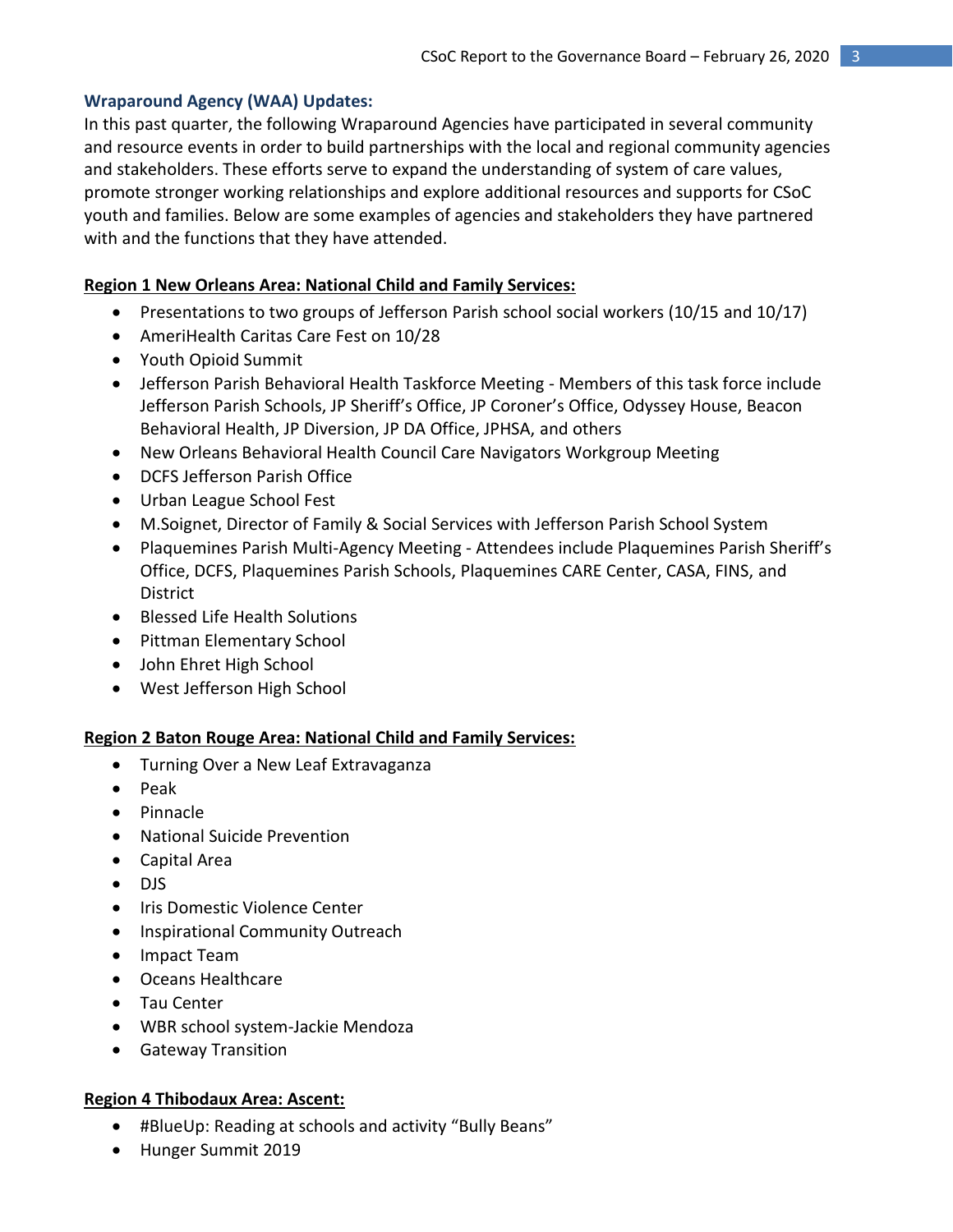- SILC Inclusion Job and Resource Fair at Fletcher Community College
- Terrebonne Parish Resource Fair
- Not on Bread Alone- Lunch and Event at Nicholls State University
- Assumption High School- L13 Class Special Education Christmas
- Bags of Hope Homeless bag distribution in the community
- Big Dreamers Event-Bully Prevention-National School Choice Week
- Career Fair at Grand Caillou Middle School
- Community Outreach Event-Lafourche Parish @ The Wallace Center

## **Region 5 Lafayette Area: Eckerd Connects:**

 The WAA has been more successful with getting DCFS referrals after a meeting with Magellan and the community resource specialist with DCFS. The WAA is also sponsoring a co-fundraising event that CASA and Foster the Love are doing.

## **Region 7 Alexandria Area: Eckerd Connects:**

 Eckerd Connects in Region 7 is working with the Rapides Parish School Board to ensure the social, emotional and behavioral needs of the youth are being met. The school district has long had a "Lighting Strike" process in which a student is removed from school if they are found to be an imminent risk to harm self or others. The youth must be seen by a medical professional before they can return to school. In a pilot program, Eckerd Connects is working with the school to implement a complementary process, sometimes referred to as "Rolling Thunder". This process is targeting youth who consistently show an escalating pattern of behavioral issues but is not in imminent crisis. Once the school has exhausted their available resources, the School Building Level Committee will arrange a meeting with the guardian at which Eckerd staff will assist with the referral process. Once the referral is received, the school staff will arrange a follow-up meeting at the school for Eckerd's assessor to complete the assessment. With permission from the guardian, the Behavior Specialist for the school will included in the Child and Family team. The first aim of this process is to decrease the time between when the problem is identified and when the youth is admitted to services. The second anticipated outcome is to improve communication between the school and the wraparound agency, especially between the Behavior Specialist and the wraparound facilitator.

## **Region 9 Monroe Area: Ascent:**

- Volunteered at Central Elementary School Day of Reading (2 hours)
- Neville High School good behavior party (900 students popcorn and coke)
- Lenwil Elementary School Math Night
- Volunteered at Ruston Jr. High Christmas Door Decorating Contest
- Sponsored teacher appreciation event at Ruston Jr. High
- Hosted blood drive with Lifeshare
- Downtown Monroe Office Decorating Competition
- Sponsored good behavior party for 250 students at Ruston Jr. High
- Sponsored Ouachita Parish School Board Student of the Year Luncheon
- Judged spelling bee at Lenwil Elementary School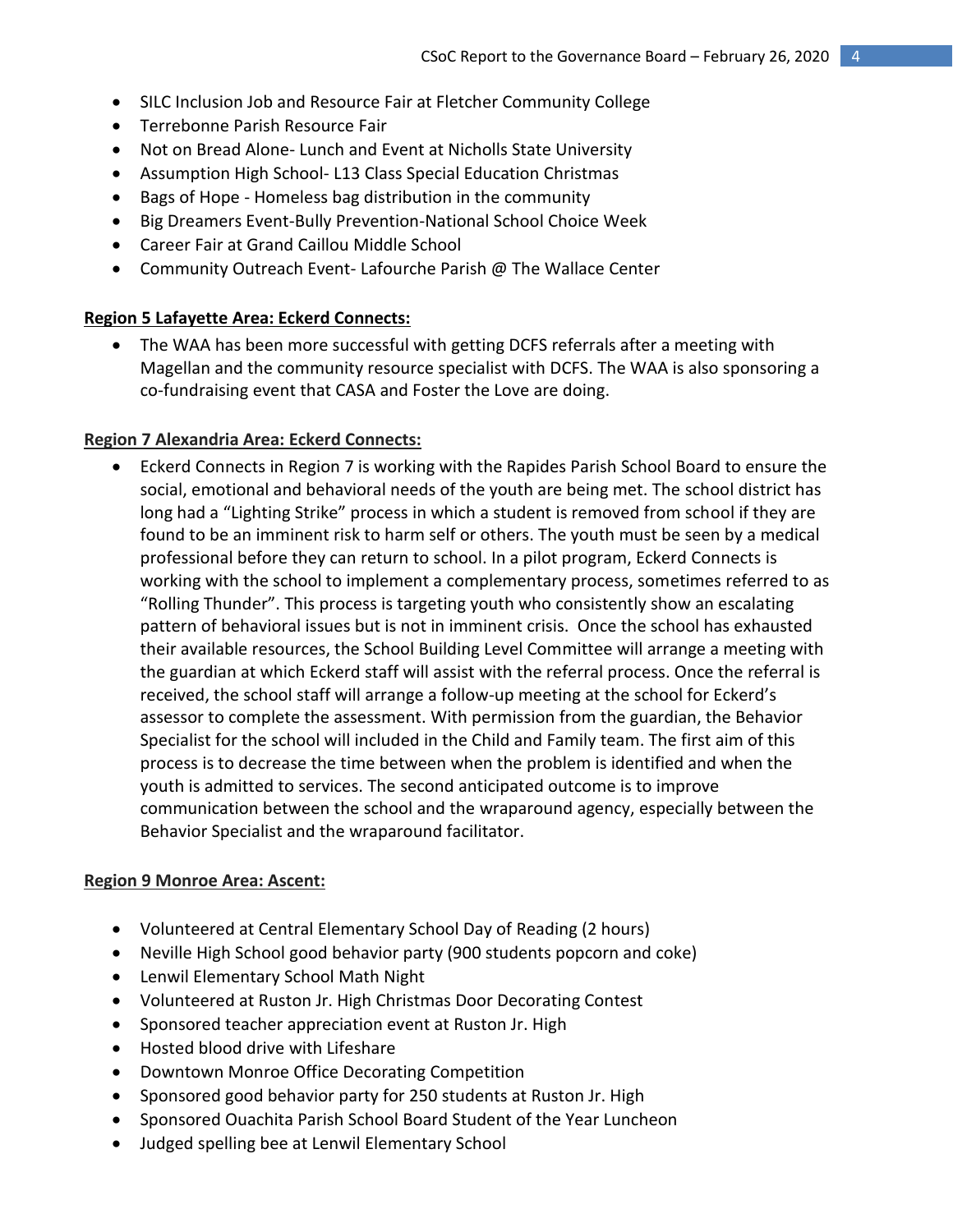- Sponsored the Regional Social Studies Fair
- Ouachita Parish School Board/Monroe City School System Transition Fair
- Participated in Ruston Jr. High Career Day
- Members of the Ouachita Parish Healthy Communities Coalition
- Members of the Morehouse Parish Healthy Communities Coalition
- Members of the East Carroll Parish Healthy Communities Coalition
- Members of the Louisiana Committee Against Sex Trafficking Multi-Disciplinary Team
- Members of UACT of Union Parish
- Members of Brokers of Hope in Union Parish
- Region 8 Community Engagement Committee
- Member of the Region 8 CAAT team with the Louisiana Department of Health
- Member of the West Monroe Chamber of Commerce Committee on Education
- Adopt-a-School sponsor for 5 local elementary, junior high, and high schools
- Member of 5 PBIS teams at local schools (Positive Behavior Intervention Services)
- Volunteered 50 hours of service at the NELA Food Bank

## **Family Support Organization Update:**

Behavioral Services of Louisiana (BSLA) continues to grow its staff in order to serve the full complement of CSoC youth and parents requesting parent and youth support services. Currently, the organization has 241 staff in these roles (down from 287 last quarter), located across the state. As of December 2019, 1,694 CSoC participants are receiving services. Of those participants receiving services, 81% receive parent support and 52% receive youth support.

BSLA is currently working on the following initiatives:

- MyLife: During the month of December, the first event occurred in Shreveport. It was a success. The next is scheduled for March 2020.
- Refining and Restructuring:
	- o Crisis Training Development & Implementation
		- **The FSO is working to train all team members on understanding their roles as** it relates to a clinical crisis. They are also incorporating family crisis, or what they have termed "Big Behaviors," that may be more appropriate for the Support Specialist to assist, provided this is included in the Plan of Care.
	- o FSO Liaison Role
		- The FSO Liaison role has been refined to incorporate more shadowing/observing of Support Specialists, strategy/task building for Plan of Care development, and acclimating families to CSoC and FSO services.
	- o FSO Experience of Care Survey
- Clinical Support Team Development
	- $\circ$  BSLA is working to incorporate a Clinical Support Team that will assist Regional Trainers, Regional Supervisors and Support Specialist Supervisors with driving outcomes, influencing training development, and better supporting youth/parents considered "high risk". This will be largely influenced by CANS scores, Adverse Incidents, Critical Incidents, as well as a few other factors.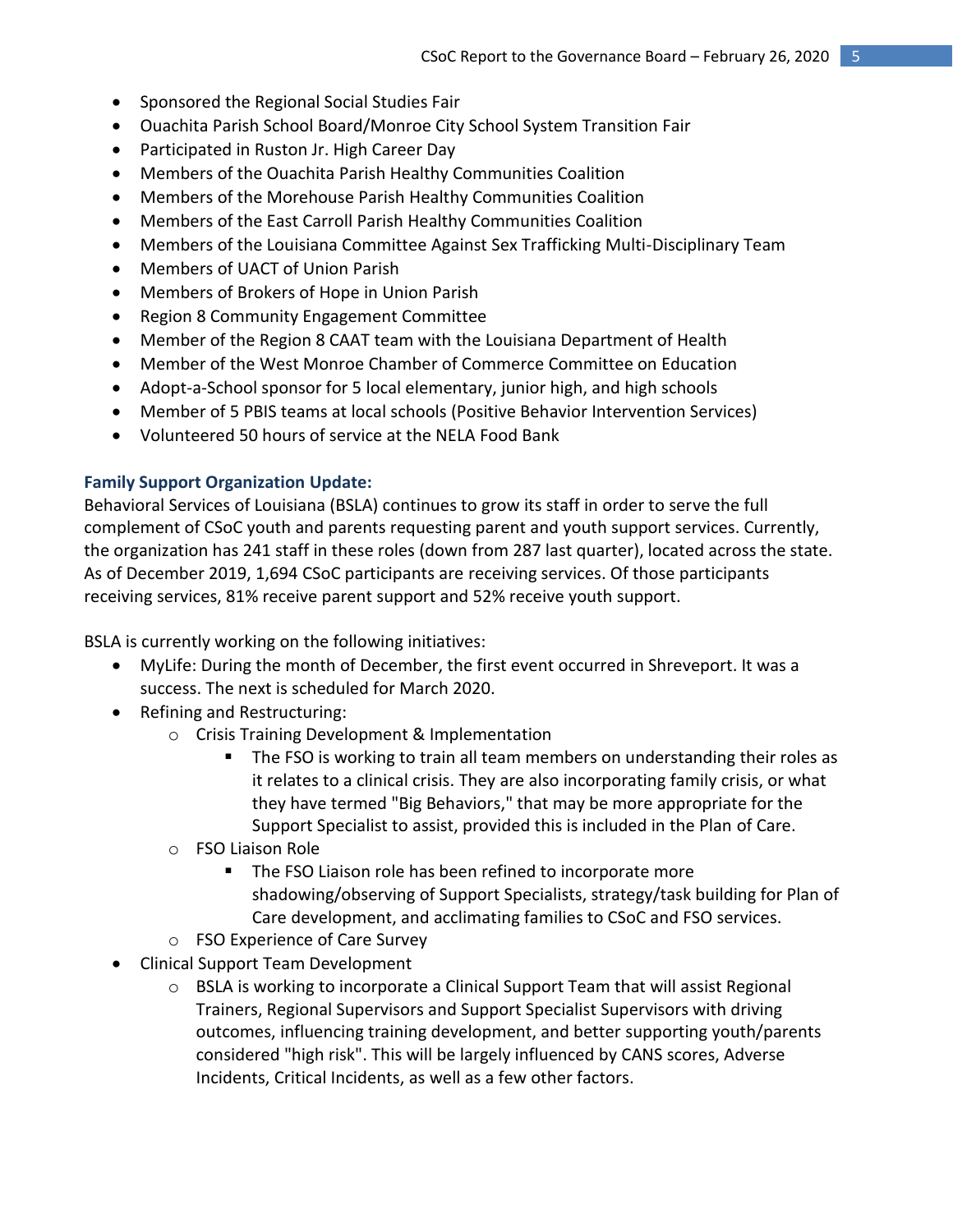#### BSLA regional success story (youth):

CSoC family began services when BSLA Region 1 actively opened their doors in 1/2018. The family struggled to progress within the first year of services. Youth has progressed from refusing to utilize public transportation to school due to her phobia. To date, mom and youth reported that youth attempted to ride the bus. Youth reported her grades have improved and she attends school on a regular basis. Youth has progressed from failing grades and poor attendance at previous school. With the assistance of Parent Support Specialist (PSS), Mom was able to increase her income dramatically, that in turn assisted the family with stabilizing housing and conquering homelessness. Team discussed and scheduled a discharge party during the next CFT. PSS will assist Mom with transitioning for discharge.

#### Supervisor Success Story:

On Friday, the day after the tragic accident, I decided to move forward with interviews that I had previously scheduled. As I provided our mission statement, our roles in the lives of the families we serve, which included the vision and dedication of our Chief CEO, Chris Mudd, I shared with them his demise. They were crushed and asked why we were working on that day, after his traumatic death. I expressed to them that they were in those very seats being interviewed, because the families we serve continue to have a need and he would not want it any other way. They were charged and hopeful that they could join our team to continue his vision. I only met Mr. Mudd one time, but from the team he has formulated and the stories I have heard, he would be proud of the way you guys have come together to continue to honor him and his vision of helping at risk youths and their families.

#### **Statewide Coordinating Council**

The State CSoC team is continuing to work with FSO Leadership to discuss design and implementation of the Family and Youth Advisory Boards. Some progress has been made on establishing a Youth Advsiory Board. We will share details as they are available.

#### **CSoC Finance and Audit Committee:**

This committee meets on an 'as needed' basis and did not meet during this quarter.

#### **CSoC Quality Assurance (QA) Committee:**

Committee Chair, Cindy Guitrau, will report to the Board during today's meeting.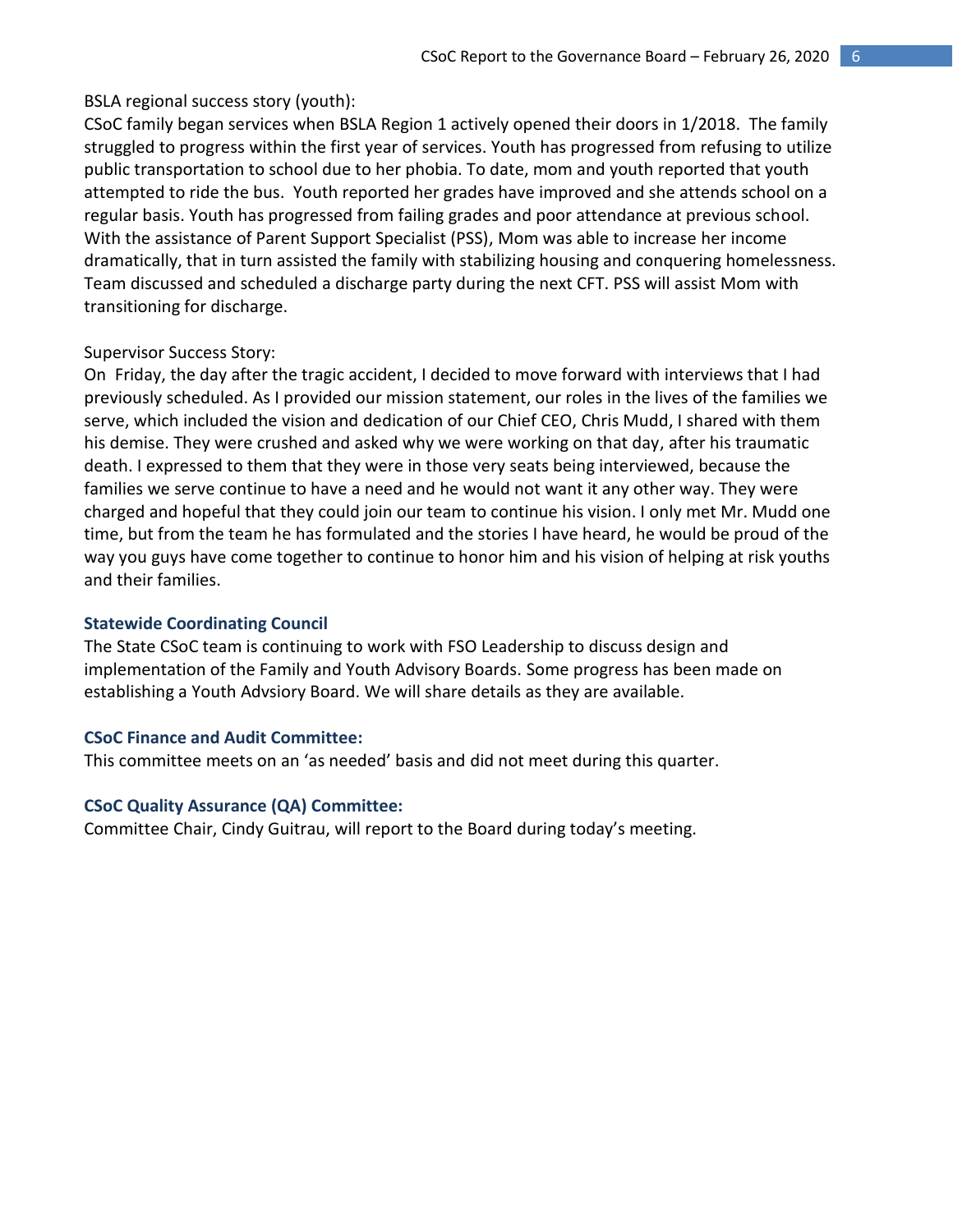## **Provider Network:**

## **Short-term Respite**

There are 24 STR providers this quarter.

## **Independent Living Skills Building**

There are 176 ILSB providers throughout the regions.

## **Trends in Children/Youth Outcomes Data:**

## **CSoC Children Inpatient Psychiatric Utilization**

Source: Magellan

- Percent of CSoC members (under 22) who were served in a psychiatric hospital during the quarter: 118 or 4.51%
- Average length of stay for CSoC members (under 22) in psychiatric hospitalization: 7.6 days



14 CSoC SGB February 2020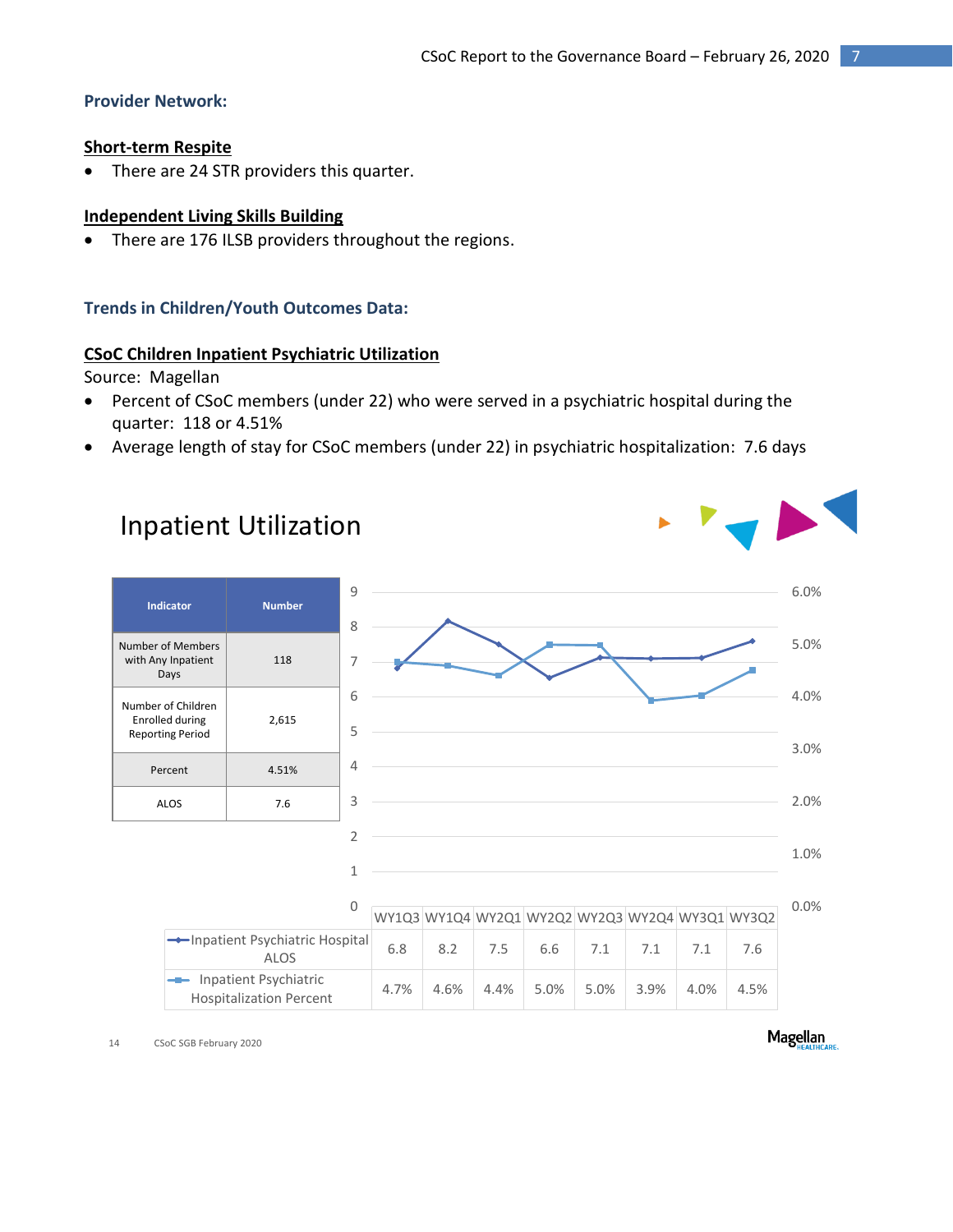## **CANS Outcomes Data**

## Source: Magellan

Outcomes Findings: An analysis of the global CANS scores beginning at initial intake and then at discharge for 551 youth with valid data of the 562 youth discharged during the quarter showed:

- A mean score decrease of 15.89 points
- 74.41% of youth showed improved clinical functioning



26 CSoC SGB February 2020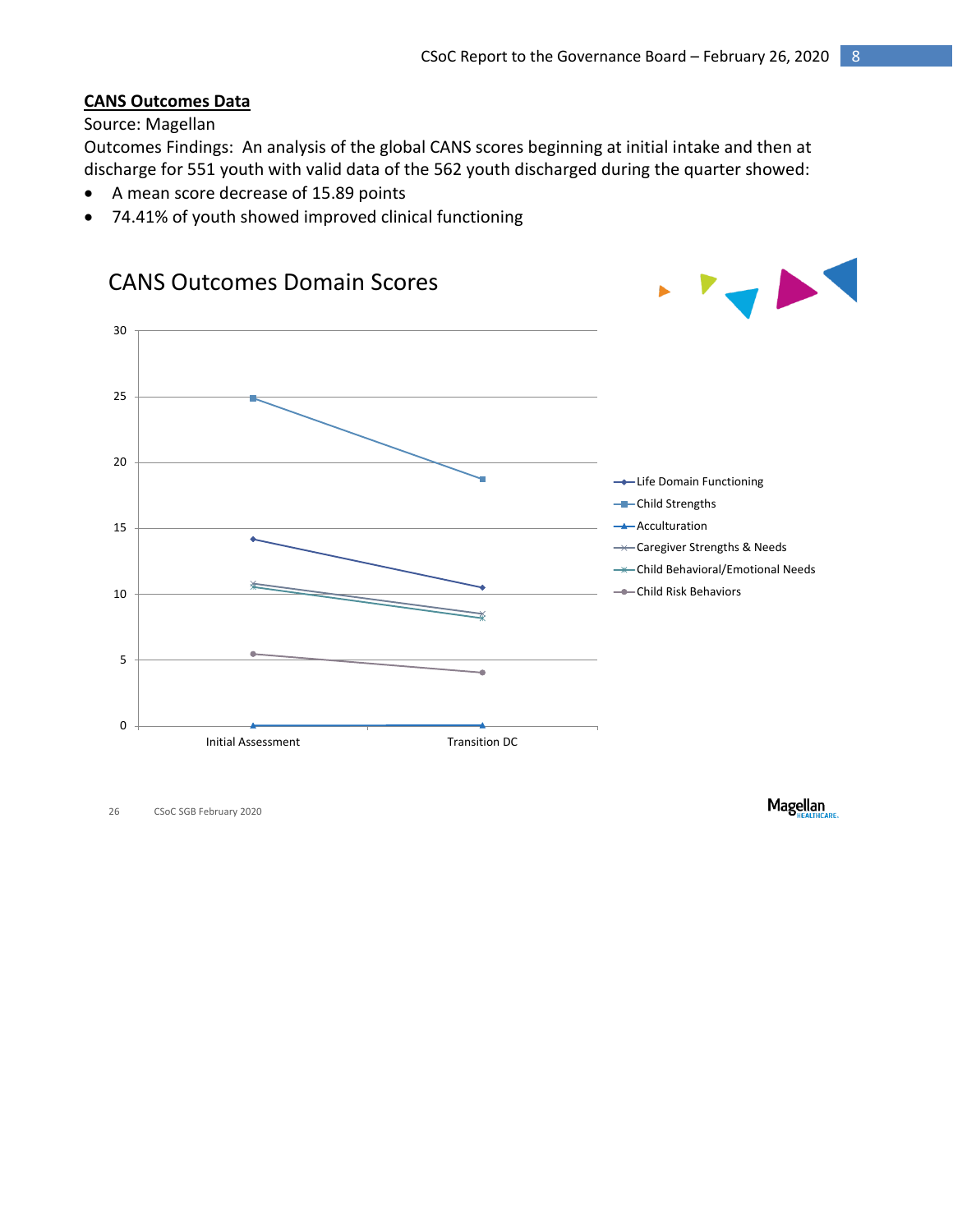# Child and Adolescent Needs and Strengths (CANS) Outcomes: Clinical Functioning



24 CSoC SGB February 2020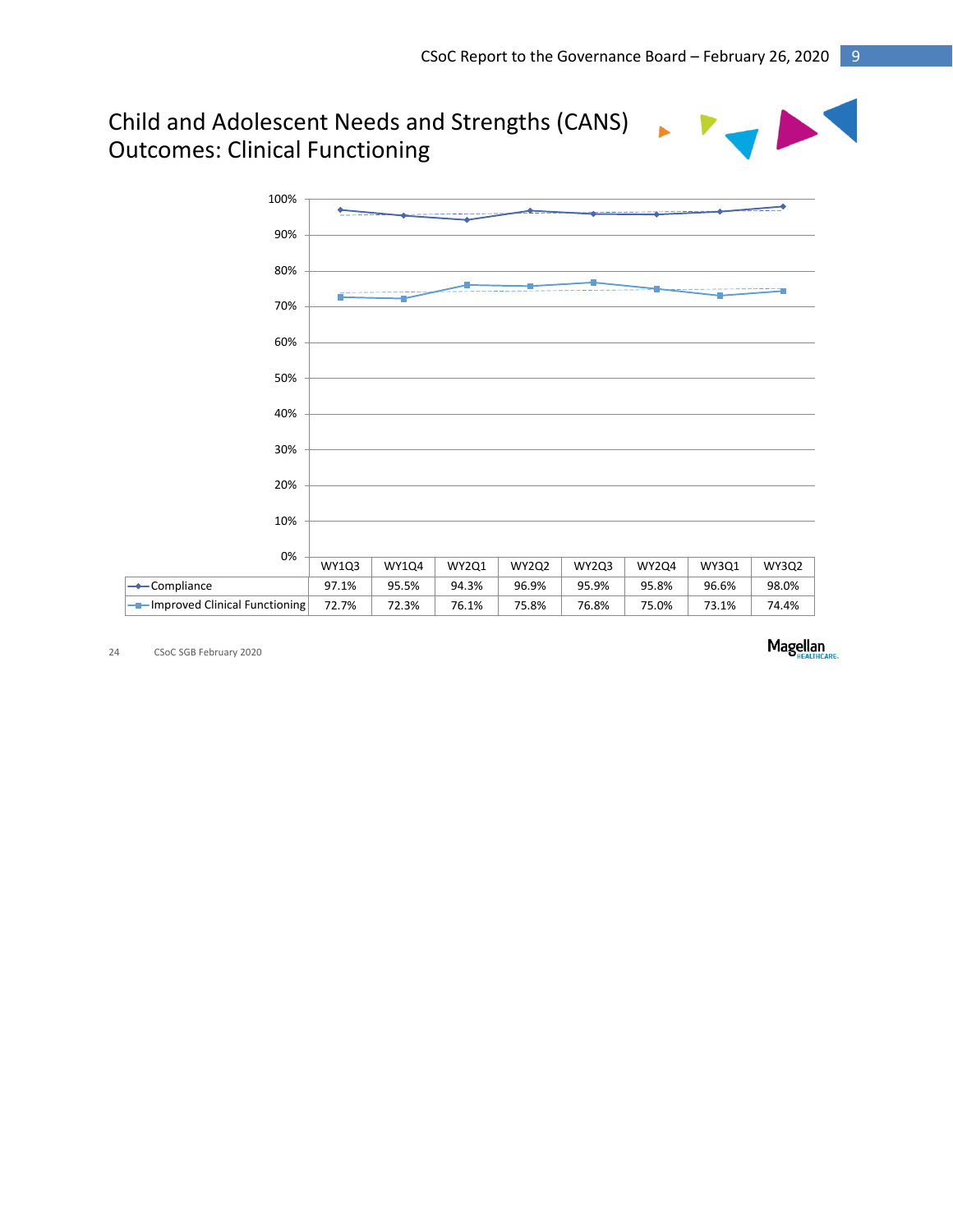## **School Outcomes**

Source: Magellan

The CANS school module, which evaluates school functioning, is regularly applied when children and youth initially enroll in CSoC, then every 180 days after enrollment and at discharge. This offers a more consistent and objective picture of a youth's school functioning over time. The following results were documented:

- 66.67% showed improved school functioning
- 56.33% showed improved school attendance
- 62.35% showed improved school behavior



**\*Given an initial score > 0**

21 CSoC SGB February 2020

**Magellan** 

## **Youth with an IEP**

Source: Magellan

 A review of the enrollment for this time period indicates that approximately 39.12% of the children/youth enrolled in CSoC had a current IEP meaning that they are receiving special education services in the school system.